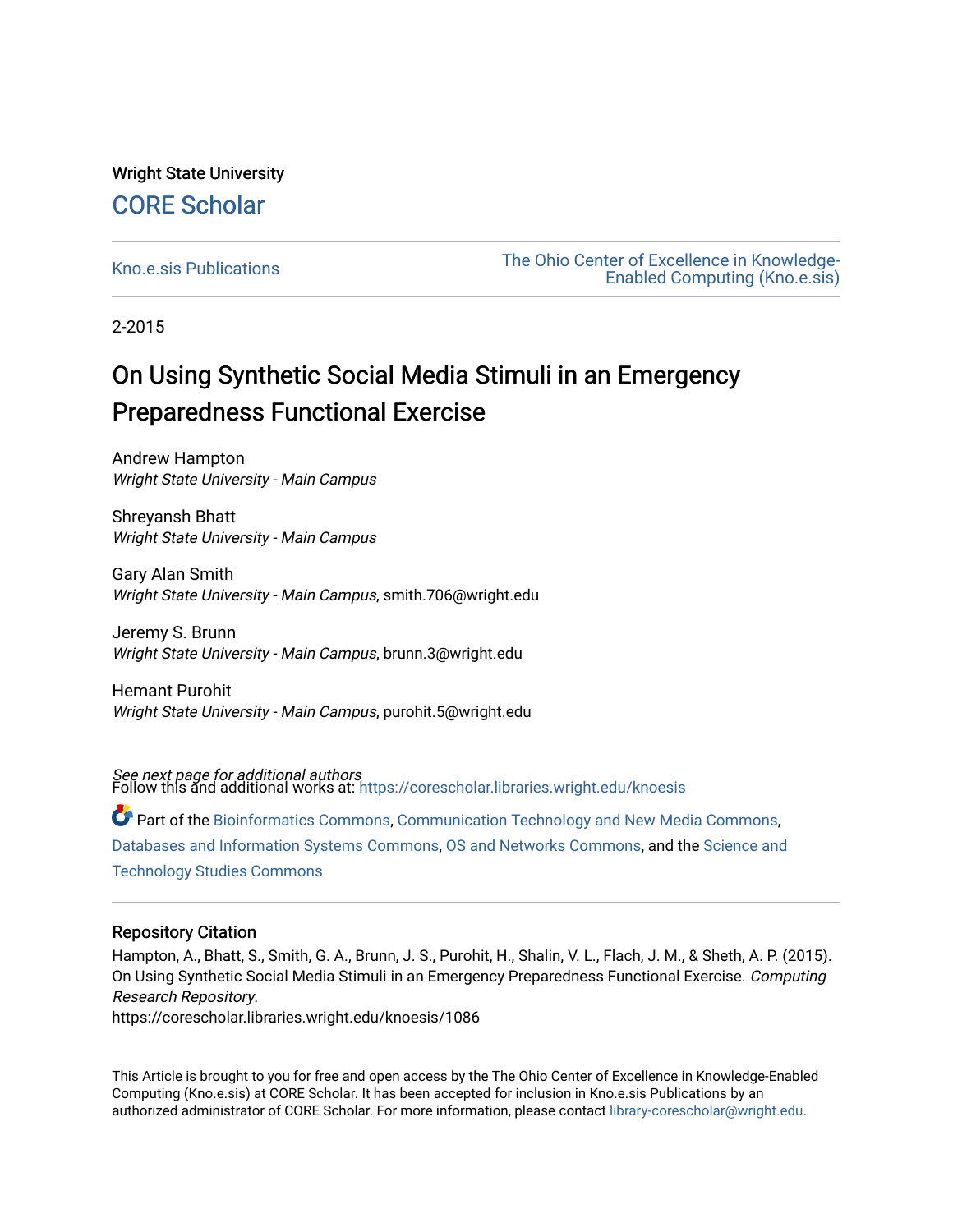# Authors

Andrew Hampton, Shreyansh Bhatt, Gary Alan Smith, Jeremy S. Brunn, Hemant Purohit, Valerie L. Shalin, John M. Flach, and Amit P. Sheth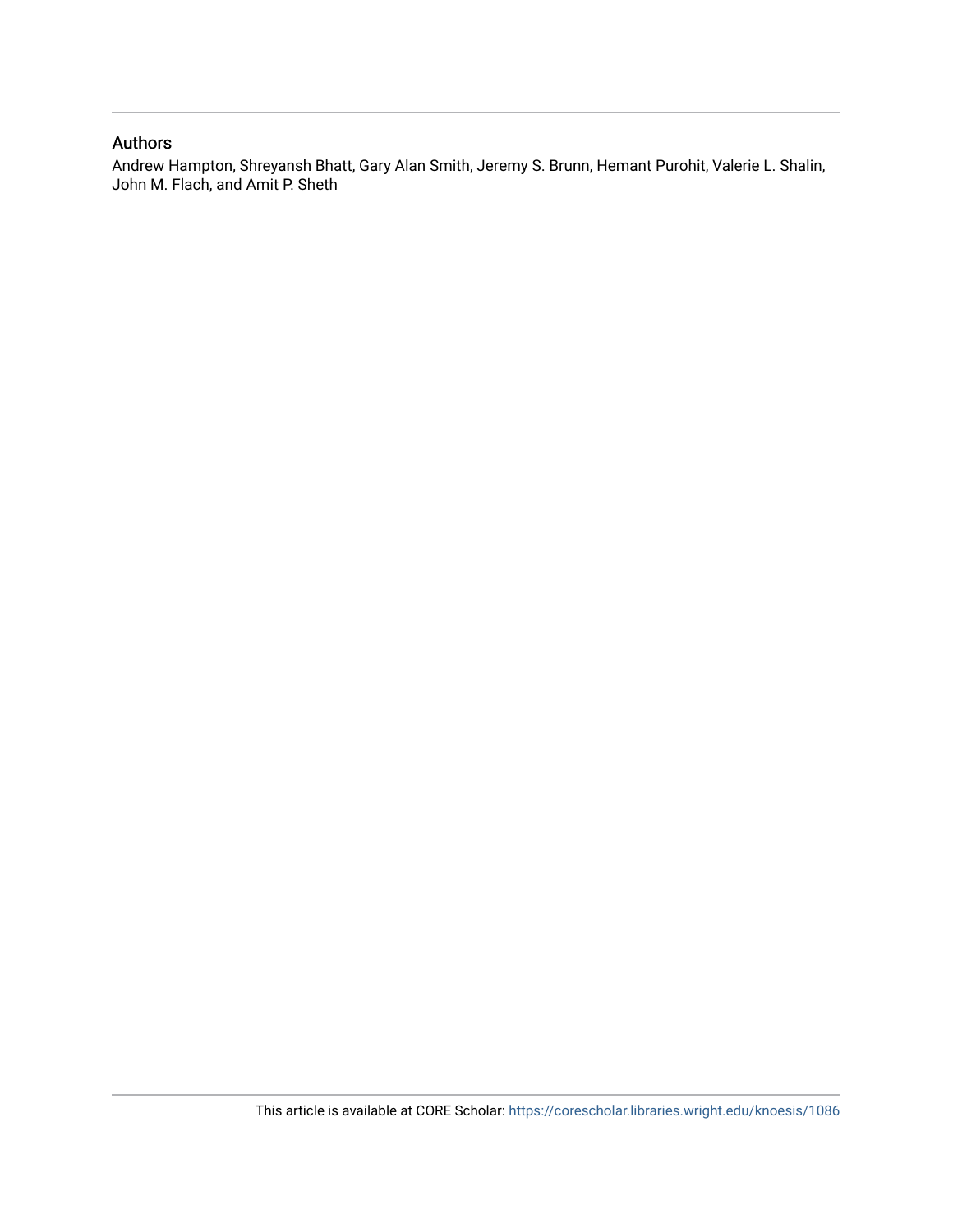# **On Using Synthetic Social Media Stimuli in an Emergency Preparedness Functional Exercise**

Andrew Hampton<sup>1</sup>, Shreyansh Bhatt<sup>2</sup>, Alan Smith<sup>2</sup>, Jeremy Brunn<sup>2</sup>, Hemant Purohit<sup>2</sup>, Valerie L. Shalin<sup>1</sup>, John M. Flach<sup>1</sup>, & Amit P. Sheth<sup>2</sup>

<sup>1</sup> Kno.e.sis, Wright State University, Department of Psychology <sup>2</sup> Kno.e.sis, Wright State University, Department of Computer Science & Engineering

> Corresponding author: Andrew Hampton hampton.41@wright.edu

#### **Abstract**

This paper details the creation and use of a massive (32,000+ messages) artificially constructed 'Twitter' microblog stream for a regional emergency preparedness functional exercise. By combining microblog conversion, manual production, and a control set, we created a web-based information stream providing valid, misleading, and irrelevant information to public information officers (PIOs) representing hospitals, fire departments, the local Red Cross, and city and county government officials. PIOs searched, monitored, and (through conventional channels) verified potentially actionable information that could then be redistributed through a personalized screen name. Our case study of a key PIO reveals several capabilities that social media can support, including event detection, the distribution of information between functions within the emergency response community, and the distribution of messages to the public. We suggest that training as well as information filtering tools are necessary to realize the potential of social media in both emergencies and exercises.

*Keywords:* social media, emergency response, synthetic microblog corpus, emergency training

# **1. Introduction**

There is a growing consensus that social media has the potential to play a role in the management of regional disasters (e.g., a terrorist bombing or a weather event such as a tornado, forest fire, or hurricane) [3, 5, 6, 7, 9, 4, 8, 10, 11, 12, 13, 15, 16, 17]. Social media act as a platform for citizen sensing [18] that can be a source of timely information to emergency command centers about events happening on the ground [13], changing availability and needs for resources [6, 7, 12], and changing public perceptions of events [3]. Social media can also be a means for communicating with the larger public (e.g., to alert the public to evolving risks; to instruct the public about appropriate responses and available resources; to correct rumors; and to solicit information or resources) [3, 5]. Thus, social media based exchange between the informal (citizen-based) and formal (professional) communities may facilitate effective crisis management [7, 17].

Although potential roles for citizens in emergency response appear useful, and despite recent initiatives by the formal response community such as the U.S. Federal Emergency Management Agency [1], the command and control models from the formal response organizations do not easily accommodate the social media that the informal response community has adopted. While a growing research base examined the response and reaction of the public to social media in an emergency response context,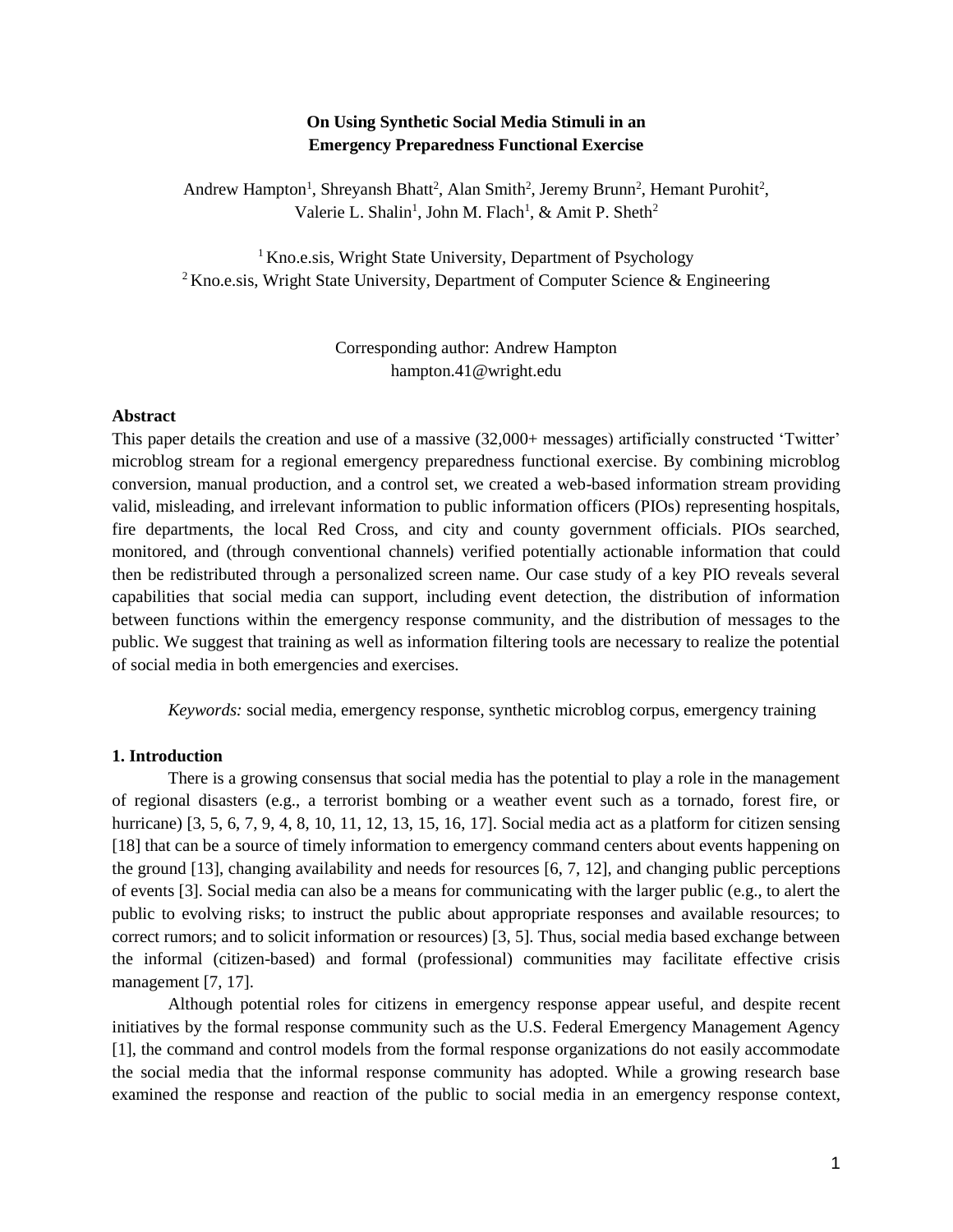limited data address the functionality of social media for the formal emergency response organization. This paper will report on our experiences integrating a social media component within a functional training exercise for a local emergency in a medium-size city in the Midwestern United States. It involved hospitals, county public health departments, city government, fire departments, police departments, and the regional Red Cross. Certainly, any effort to deploy a social media tool in a high consequence setting requires extensive testing, ideally conducted with the fidelity of a training exercise. However, the examination of social media usage in a training exercise has additional advantages. Because an exercise is designed, we had access to ground truth. We were also able to control the message stream, and therefore knew the distribution of its contents and the rate of presentation. Known threats to usability such as data overload and low signal-to-noise ratio, that can be addressed with technology (e.g., Twitris [19]), can therefore be reduced while we examine utility. However, this control required the design of the social media stream synchronized with designed exercise content, and a standalone tool to restrict the distribution of messages to exercise participants.

#### **2. The Exercise**

According to the Emergency Management Institute's Independent Study Program course on emergency management exercises [2], there are seven distinct types of exercises ranging from seminar to full-scale simulation. We conducted the current work in the context of a 'functional exercise.' This is the second most complex (and realistic) operations-based exercise just short of the full-scale exercise. Functional exercises specifically aim to assess the current response plans and to evaluate regional decision-making processes associated with implementing the plans. Thus, the local (e.g., hospital information centers, fire departments) and region-wide (e.g., Red Cross) command centers actively participated. However, the actual deployment of 'boots on the ground' (e.g., doctors, nurses, fire units, etc.) was simulated. In the following subsections we describe the exercise design team and the details of the scenario.

#### *2.1 Exercise Design Team and Roles*

The local hospital association coordinated the exercise planning, in conjunction with regional partners such as the local Red Cross and fire department representatives, as part of emergency planning and training requirements for the region. The specific targets for training and evaluation included medical surge, mass casualty, emergency operations and coordination, responder safety and health, WMD/HAZMAT response and decontamination, and coordination of public information and warning. Our research team was included in the exercise planning team, where we functioned as participant observers. Certainly, our participation in the general planning was mandatory in order to develop a properly synchronized social media stream. This participation also provided unique insight into the pedagogical goals of the exercise and the internal dynamics of the emergency planning and decision making process. Members of the larger emergency management community greeted members of the team favorably at conferences and meetings upon hearing about the integration of a social media component (D. Gerstner, personal communication, 9 April 2014)*.* Planners assisted us with the identification of relevant (or purposely misleading) content for social media streaming. However, we frequently contributed general (that is, not social media dependent) items to the Master Scenario Event List (MSEL) alongside the conventional team as equal partners.

We consulted separately with the social media coordinator for the city at the center of the exercise in order to ascertain specifics of his job description and his methods of interaction. He functioned as a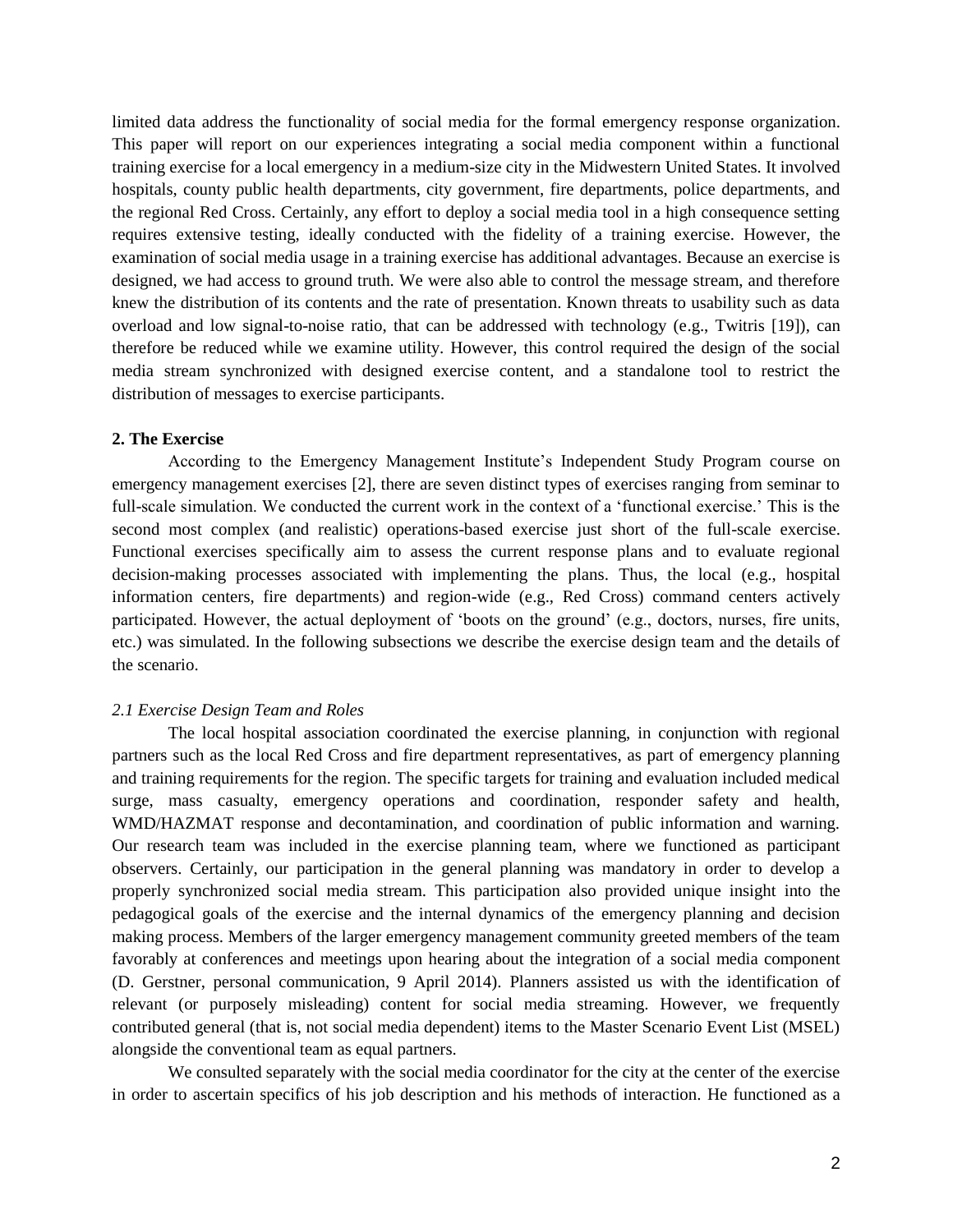guide for our understanding of the PIO position at the highest levels of functionality and he prevented us from undershooting in terms of complexity and capability. This PIO is among the most engaged with social media (as measured by either followers or interaction, relative to other PIOs in the exercise). He did not have any information on the specifics of the exercise and was subject to detailed analysis during the exercise.

# *2.2 Scenario*

The scenario included two separate radiological attacks by a terrorist group. The first attack involved low level radiation distributed through the ventilation system at a large concert for children on Friday evening (the night before the exercise). The second attack was a radiological explosion (dirty bomb) at a large international convention on Saturday morning. This attack involved hundreds of injuries/fatalities in the explosion as well as widespread exposure to potentially lethal levels of radiation.

Designed to encompass roughly three and a half hours, the scenario began early Saturday morning when radiation detection alarms go off at two different local hospitals (approximately 7:55 a.m.). The people triggering the "portal alarms" had attended the Friday evening concert and were coming to emergency rooms due to illness or injuries that were unrelated to the radiation events. Standard protocol is for the patient who sets off these alarms to be escorted out of the emergency room and brought back into the hospital through an alternative route to avoid potential contamination of the emergency room. This high degree of uncertainty about the source of the radiation tested coordination across hospitals. Shortly thereafter (approx. 8:10 a.m.) the dirty bomb explodes, testing medical surge and mass casualty response.

As the scenario created uncertainty about the sources of radiation and the potential lethality of the radiation by design, a clear potential for confusion and public panic resulted. Thus, the exercise represented an ideal context for using social media to simulate the public confusion in a real disaster.

## **3. The Microblog Stream Contents**

We employed a Twitter-like system of microblogs. Each entry followed the typical format of a 140 character microblog, and included an indication of the sender, message content, and hashtags to group messages thematically. Each microblog also had a visibility attribute, set to *high*, *medium* or *low* by the research team. This controlled the proliferation of microblogs throughout the exercise, and reflected either sender influence or context relevance. We designed the software to randomly select usernames from an extensive list of real Twitter users for each artificially generated message. Users could click these names in the interface that would then hyperlink to those real user profiles on Twitter in a new window. For the actual scenario participants, the link directed to their professional profile.

The microblog stream of tweets consisted of three distinct sources:

1) *Background set*: the real-time stream of microblogs unrelated to the event by actual Twitter users in the region (background noise);

2) *Authoritative set*: those entered at the user interface by PIOs and simulation coordinators, and their 'retweets' (forwarded tweets) generated by the system; and

3) *Constructed set*:

3a) *MSEL specific constructions*: those generated by the system as required for the MSEL;

3b) *Generic emergency related constructions*: specified by parameterized microblog templates for categories such as 'Angry Rant'.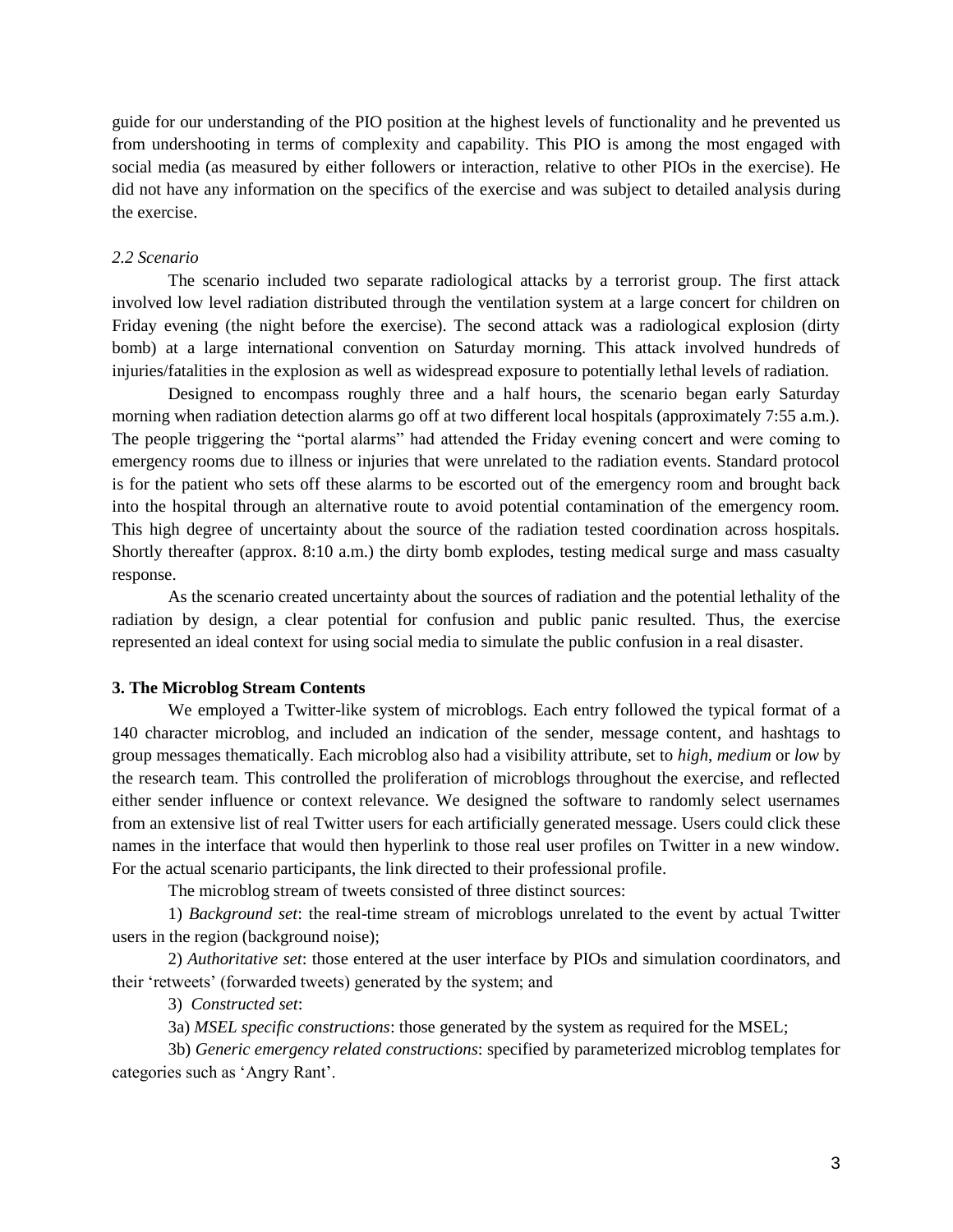Table 1 lists the semantic categories that we used to generate specific microblogs. These categories reflect both content developed in the exercise planning process and general content reflecting the analysis of previous actual emergencies. In particular, we considered two major events of 2013: the Boston Marathon Bombing [3] and the Westgate Mall attack [Card et al., 2013]. Prior studies of these events provide examples of real microblogs on Twitter and categories of content discussed in the aftermath of these events. While both incidents were important in shaping our understanding of message categories, the Boston Marathon bombing provided a more directly compatible dataset, as our simulation scenario also involved the bombing of a metropolitan American city during a large gathering of international participants. We sampled a set of tweets from the Twitter dataset that we had collected during the Boston Marathon bombing via the Twitris system [\(http://twitris.knoesis.org\)](http://twitris.knoesis.org/). This constantly collected the filtered stream of English language tweets from the Twitter Streaming API for event-related keywords and hashtags (e.g., "#bostonbomb", "boston bomb", "boston marathon"). The sample included all tweets originating from the state of Massachusetts in approximately 2.5 hours after the disaster took place, and resulted in 2567 messages.

## Table 1

*Semantic categories for scenario relevant microblogs. Notation reflects the distribution in our corpus: T = Total Tweets, H=High visibility, M=Medium visibility, L=Low visibility where T=H+M+L.*

| Angry rant                                    | Distant Observer                   | Panic over exposure       |
|-----------------------------------------------|------------------------------------|---------------------------|
| $T=149$ , L=85, M=64                          | $T = 426$ , $H = 426$              | $T=18, L=18$              |
| Appeal for help                               | Fear for children * 113            | Parent who set off alarm  |
| $T=71, M=71$                                  | T=113, H=62, M=32, L=19            | $T=131, L=131$            |
| Breaking news – explosion                     | General discussion                 | Prayer                    |
| T=585, H=426, M=73, L=86                      | T=492, H=281, M=141, L=70          | $T=93, L=93$              |
| Breaking news - status update                 | Ham operators with nowhere to go   | Public reaction           |
| $T=72, M=72$                                  | T=88, H=40, M=48                   | $T = 31, L = 31$          |
| Call for calm/patience                        | Informational                      | Revision of all-clear     |
| $T=63$ , $H=43$ , $M=20$                      | $T=190, H=190$                     | T=120, H=60, M=60         |
| Call for help                                 | Injured                            | RRR TWEET * 182           |
| $T=40, M=40$                                  | T=114, M=71, L=43                  | $T=180, L=182$            |
| Caution and Advice                            | JohnQPublic                        | Rumor/False information   |
| T=78, $M=60$ , L=18                           | $T=140, H=140$                     | $T=130, M=130$            |
| Confusing public reaction on reports $T=50$ , | Media help resources               | Status update - radiation |
| $L=50$                                        | $T=25$ , $M=25$                    | T=905, $H=905$            |
| Confusion of Hara/Hobart                      | Media report                       | Sympathy                  |
| T=96, H=64, M=32                              | $T=175$ , $H=122$ , $M=53$         | T=40, $M=40$              |
| Confusion of TC-99(m)                         | Non-immediate witness              | Uninjured present         |
| $T=30, M=30$                                  | T=255, H=141, M=71, L=43           | $T=43, L=43$              |
| Correct information/treatment                 | Non-immediate witness, uninformed  | Uninjured, injured friend |
| $T=66$ , $M=66$                               | $T=71$ , $H=141$ , $M=71$ , $L=43$ | $T=43, L=43$              |
| Corroboration * 213                           | Observers in ER waiting room       | What do I do?             |
| $T=213$ , $M=168$ , L=50                      | $T = 514$ , M=320, L=194           | T=183, H=62, M=102, L=18  |
| Criticism                                     | Offer to help                      | Where to go?              |
| $T=80, M=80$                                  | $T=58, M=58$                       | T=144, H=60, M=66, L=18   |
| Dayton Region                                 | Official announcement              | Worried about exposure    |
| $T=828, M=828$                                | $T=240, H=240$                     | T=505, H=161, M=245, L=99 |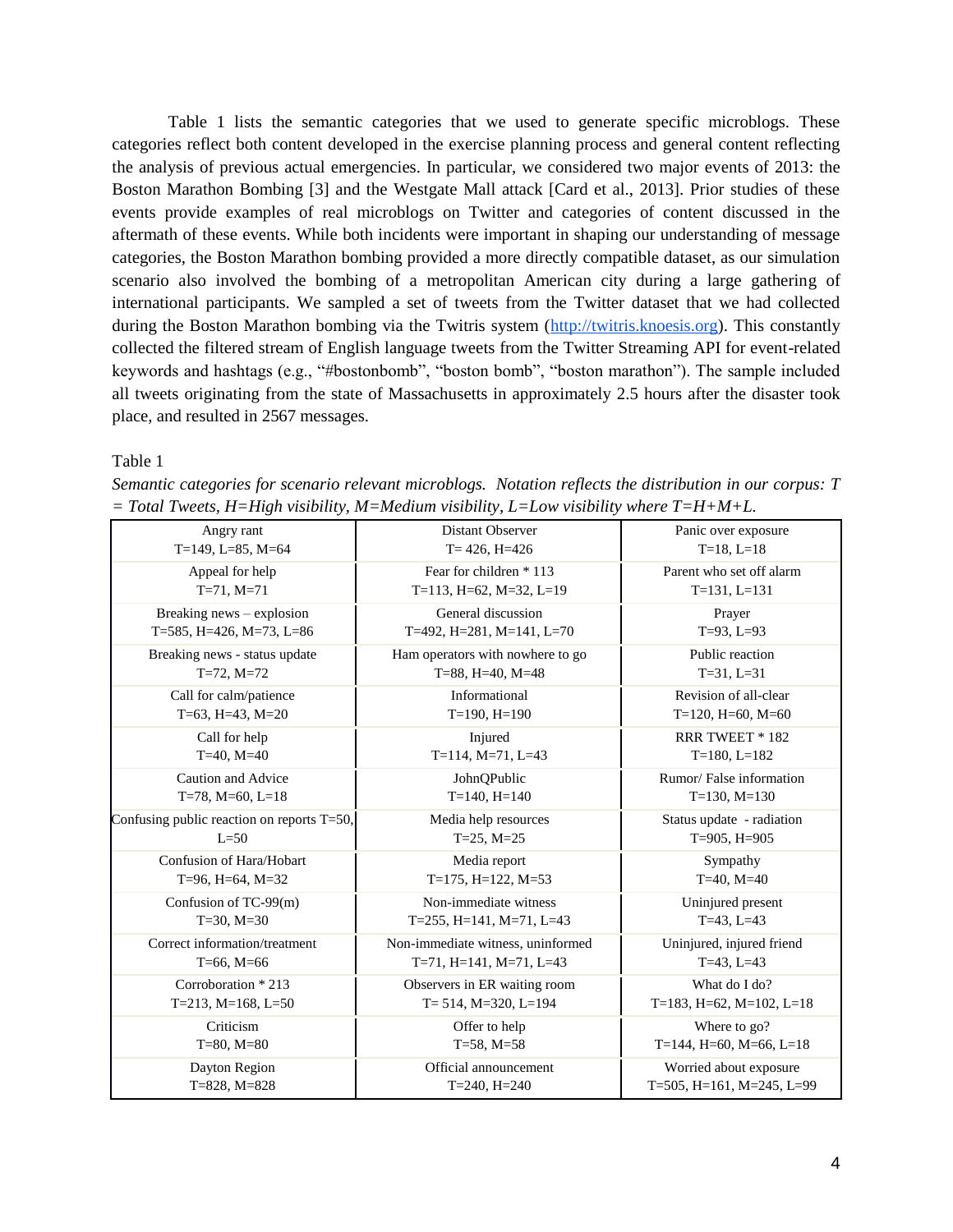#### *3.1 Background Set*

To simulate the background noise (microblogs unrelated to the emergency events) we collected tweets from the Dayton region over a four-day window that included no particularly noteworthy events (i.e., no major elections, sporting events, conferences, etc.). We used the Twitter Streaming API's public "statuses / filter" [20] method to obtain tweets from the specific region of the exercise using a bounding box defined by a pair of latitude and longitude for the two points on the geographical map of the region: south-west and north-east. Visibility for the background set was low. The background set comprised approximately 76% of the microblog stream.

## *3.2 Authoritative Set*

We also had the capability to generate additional microblogs in real time during the exercise, manually specifying the relative visibility of each message as high, medium, or low, corresponding to the visibility levels we assigned to each PIO account based on real-world followership. These messages appeared in the unfiltered social media feed without distinction and were 'retweeted' by ghost accounts, the frequency and duration of which determined by their relative visibility setting, set at the time of creation based on a subjective conjecture about how popular a post of that type would be.

# *3.3 Constructed Set: MSEL Specific Constructions*

Scenario specific microblogs included the following examples.

Example 1: patient at *[hospital]* just kicked out after testing positive for radiation... WTF!?! Example 2: They just kicked some guy out of the ER for radiation poisoning #HulkingOut Example 3: Do hospitals not treat radiation poisoning? Am I in trouble?

These microblogs simulated witnesses in the emergency room, who sent these when someone who had been at the concert on the previous evening tripped the radiation detection alarms. Because the witnesses are not privy to hospital protocol for rerouting such cases, they infer that a patient is being denied service at that hospital due to radiation. Also included (see Example 2) is a hashtag that ran throughout the simulation at various points. This particular one demonstrates contradictory levity that appears in real tweet streams. These examples deliberately indicate a lack of understanding on the part of the public, the correction of which falls within the bailiwick of public information officers (PIOs). Visibility for these messages depended upon designed ground truth. True events were set to high, and others as required by the exercise for the relevant semantic category of the event (see Table 1).

#### *3.4 Constructed Set: Generic Emergency-Related Constructions*

In addition to specific microblogs that were tied to specific scenario events, we added microblogs based on observations of Twitter streams taken from actual emergency events. Initially, we attempted to directly transform observed tweets to the exercise scenario by using string-based transformation rules. Obvious examples (e.g., #bostonbombing became #daytonbombing) presented little trouble, but the depth of contextualization made a complete transformation both prohibitively difficult and occasionally erroneous. For example, discussions of the marathon could have related terms like runners and mile markers (and permutations of both). Eventually we concluded that the extensive details of the context precluded this approach.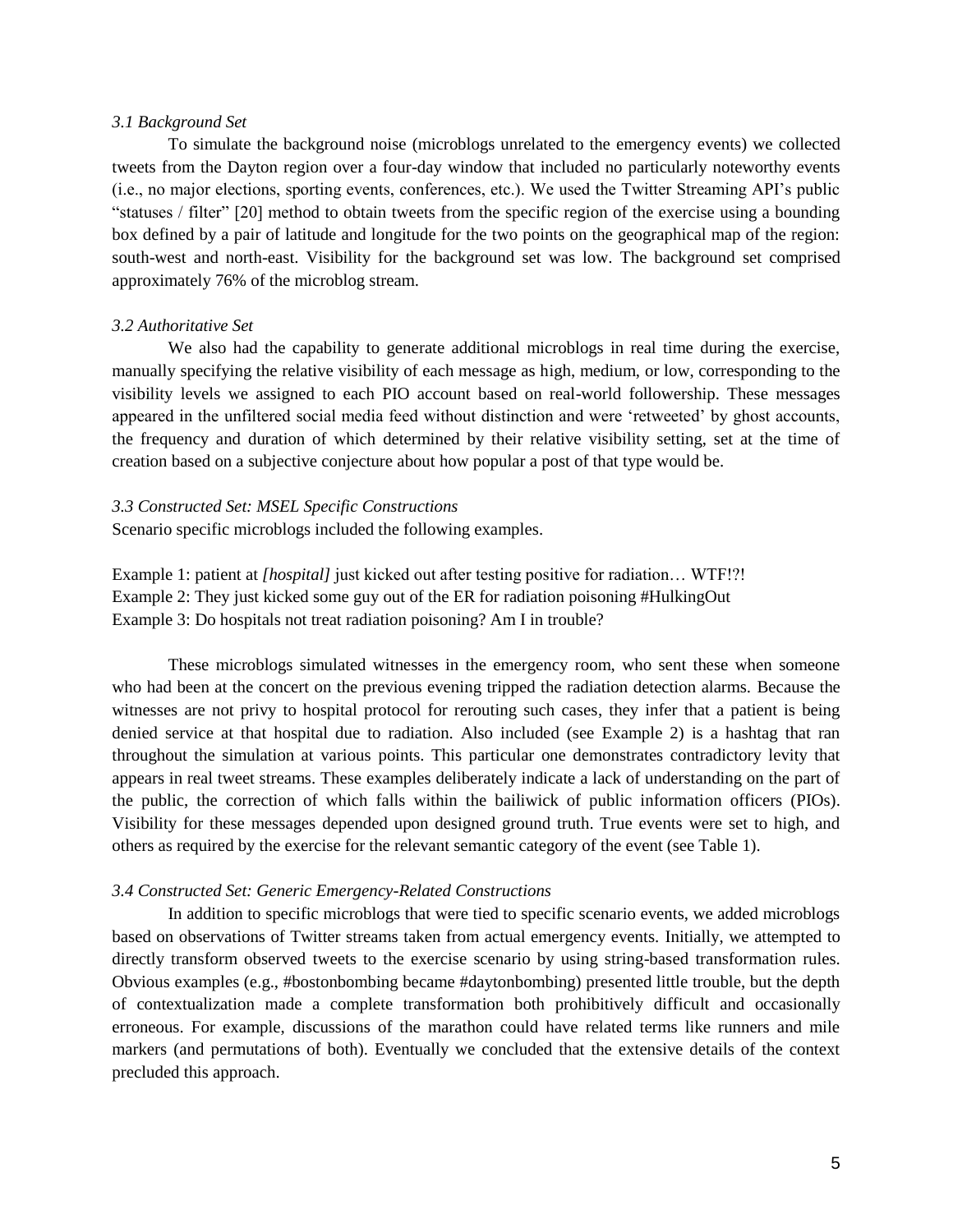Instead of this direct transformation, we opted for a thematic translation of the events. Looking at the messages and the type of categories observed in prior studies [3, 4], we created templates of microblogs. Some we made by transforming items within tweets from Boston (see Example 4). For others, we adapted themes to the specific context of our simulation (see Example 5). We then varied the options in parentheses to create a set of functionally similar but identifiably distinct microblogs. In Example 5, the two alternatives in two places (denoted by forward slashes and parentheses, respectively) yielded four possible messages to create a computationally inexpensive diversity.

Example 4: RT @the123abc: It should be noted that if you suffer from #PTSD, limit your exposure to the **(#daytonbomb / #radiation)** coverage. Social media can b overwhelming.

# Example 5: **(#bananasplits / #hobartarena) (We enjoyed with kids / kids loved)** the concert at Hobart last night

Visibility depended upon the relevance of the semantic category of microblog content for the MSEL timeline. Because we were also part of the exercise design team and had access to ground truth, we had knowledge of relevance. In Example 4, we set visibility to 'medium' given that it was related to the "caution and advice" category, and inherited from the transformation of a Boston bombing related tweet set.

#### **4. Integration of Microblog Contents Sources**

We integrated the scenario-related microblogs and background noise to create a corpus of about 32,000 microblogs. We then synchronized the timing of scenario-related microblogs with the MSEL (Master Scenario Event List) for the exercise. During the exercise the microblogs streamed at a rate of approximately two per second.

The scheduling of the frequency and volume of microblog contents was designed to reflect the specified visibility level for individual microblogs. The fact that the number of microblogs from the background set and the authoritative set and subsequent 'retweets' was unknown prior to the start of the simulation presented an integration challenge. To address this challenge, our primary scheduling heuristic made use of the values generated by a real-time trending topics function from Twitris system [Sheth et al., 2014] in the overall data stream at each timestamp 't', throughout the simulation. We considered the count of microblogs mentioning the topmost trending topic (within the current sliding window of past K minutes the timestamp 't') to be the current baseline for high visibility, from which the values for medium and low visibility were proportionally derived. We defined medium visibility as one half of the value of high visibility, and low visibility was one third of value for high visibility. This final count was used as the volume of microblogs scheduled to appear at random intervals throughout the next five minute window, starting from the entry time of the initial template microblogs from the Constructed Set. These fractional values gave us the desired effect of topics mentioned in a high visibility microblog template or PIO user microblog, to appear at or near the top of a list of the top 20 trending topics. Those from a medium visibility microblog template probably (but not necessarily) appeared somewhere within the list, and those from a low visibility microblog template probably not (but still possibly) appearing in the list non-deterministically.

While the approach of using basic proportionality based functions to derive volumes for medium and low visibility (where k=½ and k=⅓, respectively) seemed to adequately meet the visibility goals for our scenario, these functions should be considered parameters which may need to be adjusted for other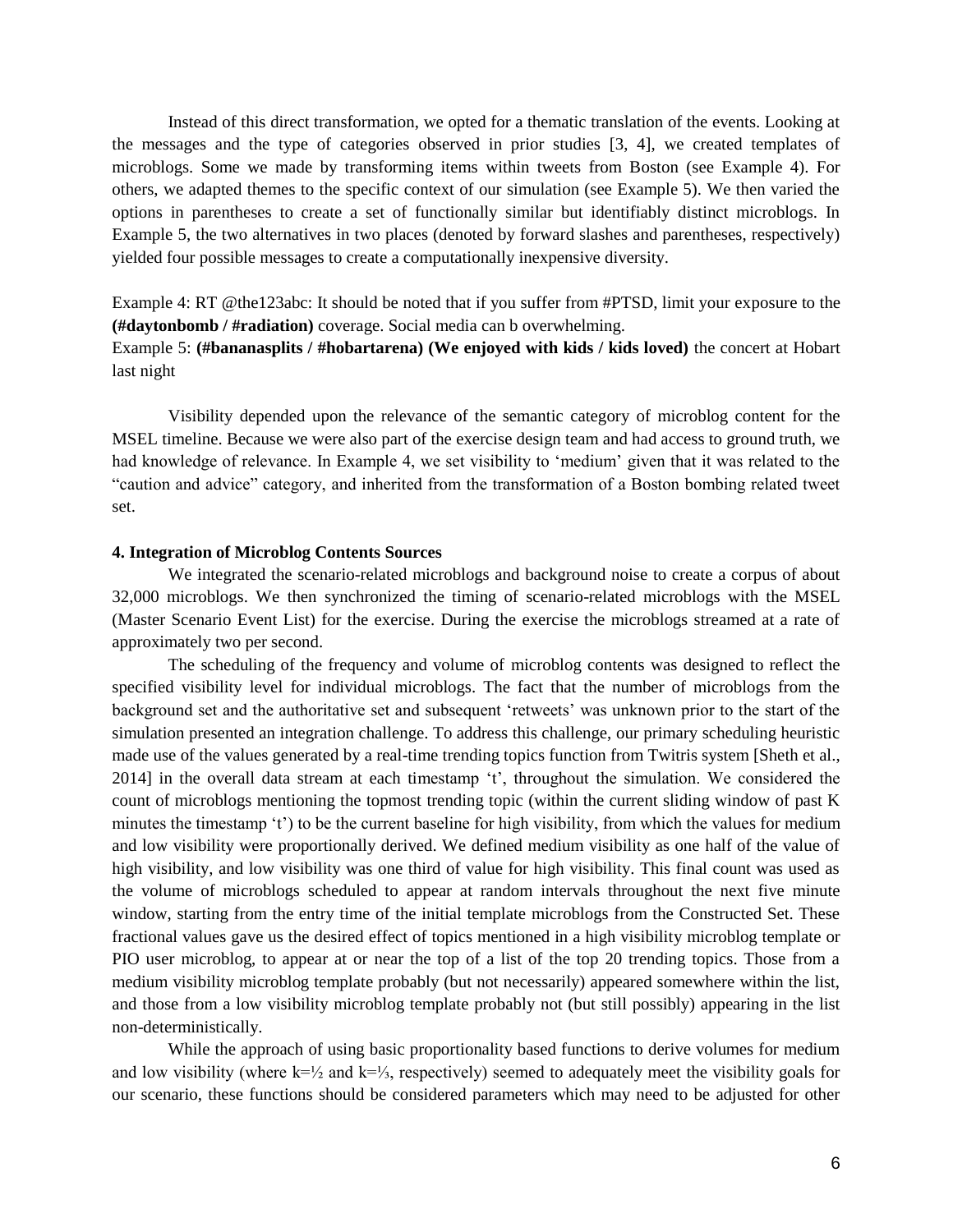synthesized streams in future exercises, based on differences in distributions of topics and visibility levels. Additionally, the sliding window size of five minutes should also be considered a parameter which may need to be adjusted with respect to the relative velocity of the stream. In scenarios which involve a much larger number of users, it is anticipated that the exceedingly high velocity may warrant the substitution of sliding window frequency-based trend detection with a more sophisticated trend detection algorithm.

#### **5. The PIO Interface**

We developed a password protected web-based interface attempting to implement all of the major functionality of Twitter (see Figure 1). This functionality included the ability to compose and send messages (via a pop-up window accessible through the "Tweet" button), monitor trending topics within the feed, identify specific messages related to a topic (either selected from the trending list or manually input via search box), and view an unfiltered stream updating from top to bottom. Scroll bars on the streaming tweets allowed participants to review previous content outside the field of view. Participants could also highlight and copy microblogs in both the filtered stream and the unfiltered stream. Clicking on usernames provided profile information. In addition to these standard capabilities, we included a map function that localized all pre-constructed microblogs within a user-specified topic. Selecting a push-pin on the map revealed the corresponding microblog. Users could also select an area of the map (the circle in Figure 1) and limit newly incoming microblog pushpins to those originating from that geographic designation. PIOs could also elect to disclose the location at which they composed a microblog.

A banner at the top of the screen reminded the users and anyone who may have happened to see the screen that all messages were simply part of a test and therefore were not to be distributed. We attempted to use excessive caution in this regard as, according to Kevin Sur, Emergency Management Instructor for Ohio Emergency Management Agency (personal communication, 23 May 2014), at least once before in an emergency exercise a PIO had confused real with simulated methodologies, to the point of attracting attention from local news sources.

Each PIO received a username and password. Upon reaching the website, they selected their respective "handle" (which we constructed to reflect name and professional affiliation) from a list and then reached the page displayed in Figure 1. Although not announced to the exercise participants, our team had also developed a mobile device application.

## **6. Observations**

Twenty-eight PIOs participated in the social media aspect of the exercise representing most of the agencies involved. We were able to obtain a workstation recording for the central PIO of the exercise. He represented the largest participating entity by population (the city) and also had by far the largest following on Twitter and number of tweets produced, suggesting a high level of engagement and expertise. As such, our research team positioned him in the simulation cell (i.e., control center) and we stationed an adjacent observer to provide field notes. We obtained message data from six of the participating PIOs, intervention from other exercise participants, and follow-up debriefing in the form of a questionnaire and training hotwash. Together these reveal the types of interaction that social media affords. A bug in the microblog-sender association function appeared at 8:37, was announced to participants and was repaired by two hours into the simulation. As a result, several hundred preconstructed microblogs appeared to come from the PIOs, particularly our primary PIO (as he was the most active). We note adjustments to the data analysis where relevant.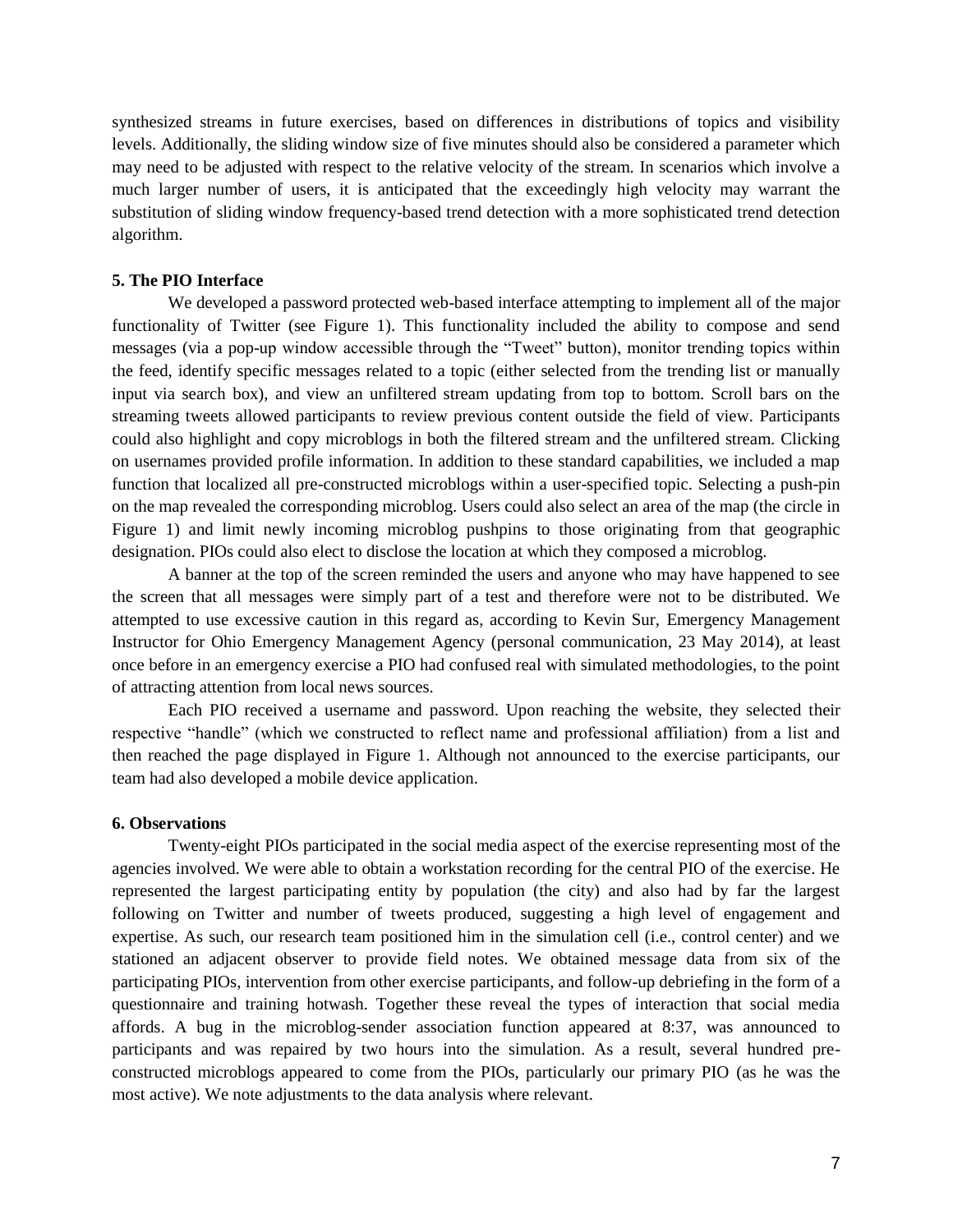We report our observations below, with respect to the interface functions, microblogging across the PIOs and other social media interventions.

# *6.1 PIO interface functions*

We reviewed the screen capture for a detailed account of the use of social media. Evidence for engagement occurs in the form of intentional cursor movement, associated with a change in the appearance of the display. This includes selecting trending topics, scrolling the microblog stream to review previous content, and highlighting microblog stream contents. It also includes using the cursor to point at individual microblogs, presumably to keep place while reading. Prior to the appearance of the naming bug and after it was fixed (approximately a total of one hour and forty minutes of usage), the recorded PIO was nearly completely engaged in the social media tool. We identified a rate of approximately 3.4 social media related cursor displacements per minute during the first 38 minutes, and 3.2 social media related cursor displacements per minute during the first 35 minutes following correction of the naming bug. This metric underestimates engagement, as we did not count multiple movements within the same episode separately (e.g., scrolling the microblog stream back and forth several times without stopping). We note the exploitation of several different functions of the PIO interface.



*Figure 1.* PIO Interface. From left to right, Trending Topics: trending topics and phrases; Map Utilities: a map of localized microblogs including a user-designated area of interest; Topic Microblogs: microblogs/tweets under a specified trend; Recent Microblogs: unfiltered stream of all microblogs; Button to create microblog: The button allows users to write microblogs; Time: current duration of the exercise.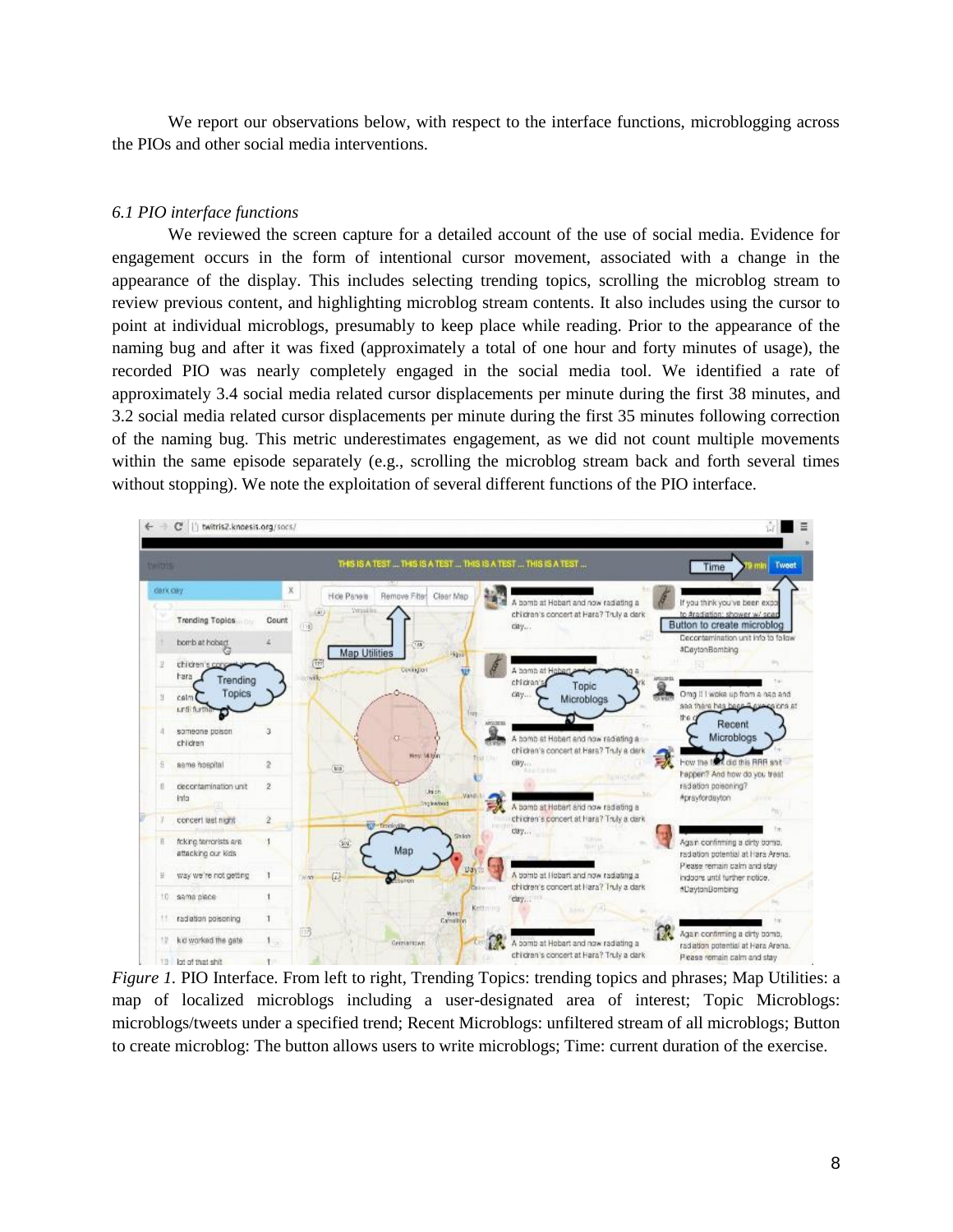*Information monitoring.* The PIO identified microblogs in the unfiltered stream concerning radiation poisoning less than a minute after the first related microblogs appeared. The PIO also identified microblogs in the unfiltered list concerning the dirty bomb, approximately 1'30" after the first related microblog appeared, and almost a minute after the topic first appeared midway in trending topics. Once he detected the event in the unfiltered stream he returned to trending topics and selected a related topic at the top of the list. Both episodes illustrate a reliance on the unfiltered stream for initial detection, and suggest concern for the reliability of the filtering function. Comments in the follow-up survey include his interest in knowing more about how the filtering function works. Nevertheless, the PIO used trending topics to identify the existence of a video of the bombing from the trending topics. He later investigated the hashtag identifier of the potentially responsible group, which did not appear in trending topics. He also relied on trending topics to detect public concern once the name of the radioactive agent was released. Late in the session, once focused on a citizen microblog, the PIO pursued the URL link it contained.

*Information distribution.* The central PIO functioned as a filter on the social media stream, distributing contents via microblogging, e-mail and telephone. We cover his microblogging behavior separately and focus on e-mail and telephone distribution here. The persisting microblogs allowed the PIO to copy microblogs and forward them via e-mail to interested parties including the fire department and the police (see Figure 2). He used this to identify public perception and even provide crime scene photos (see Figure 3). The separate trending topic microblog list allowed the PIO to copy several examples in one step, as opposed to copying individual examples from the more rapidly scrolling unfiltered stream. Nevertheless, no member of the formal response community responded to the PIOs bulletins using e-mail

The PIO also made numerous calls related to the Twitter stream to the fire command center. The function of these calls was typically to check the validity of information gleaned from the social media feed, or at least to make the fire department aware of trending topics he felt merited attention or followup. An advantage of the telephone medium is a confirmation of receipt, absent in the one-way e-mail attempts noted above.

*Information source.* The tool provides two functions for examining the source of information: the map and the link to user profiles. Early on, before the dirty bomb and with a preponderance of noise, the PIO manipulated the map field of view, and frequently cleared the push pins. He also used the user profiles to examine the background of the sources before sending microblogs and evidence via e-mail.

Several hours into the exercise, a high visibility account sent out a message warning of a bomb threat at a local community college.

Example 6: "Man with ticking backpack @*[local]*CC. Police evacuate @RedCross shelter. #daytonbomb".

This was not part of the exercise, and subsequent attempts at investigation have failed to identify the author. Upon seeing this in the unfiltered tweet set, the city's PIO immediately called police and fire contacts as well as a simulated FBI agent (who received several calls pursuing the threat) to validate the information. After finishing these calls and coordinating with the account owner, the PIO issued a social media statement that the area was clear and the threat had only been a rumor. This entire episode took fifteen minutes to resolve. While the detection of rumor is encouraging, were this an actual emergency,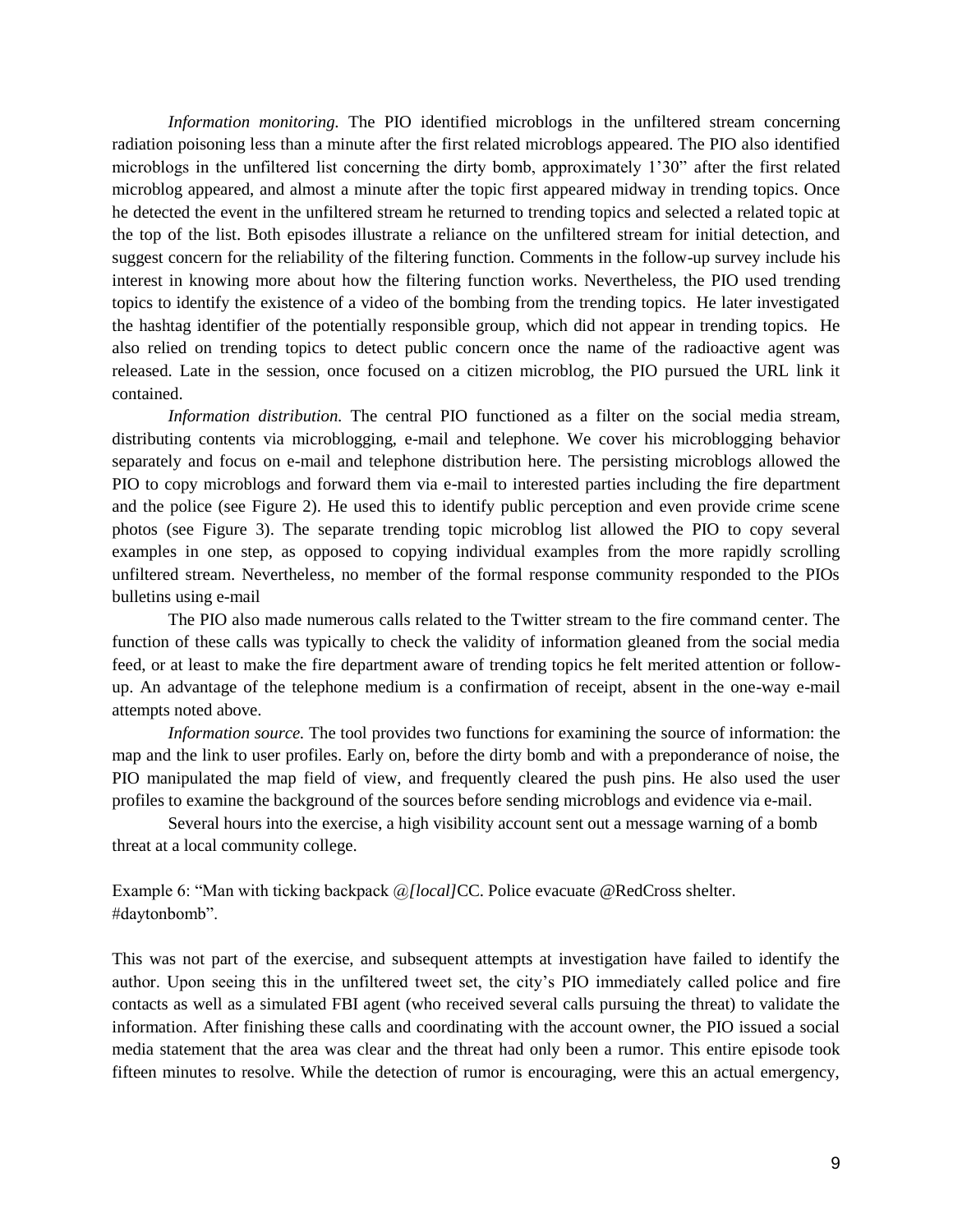rumor detection may not resolve the resulting public reaction to an alarming message from an ostensibly reputable source.



*Figures 2.* Email written by the central PIO to fire department officials.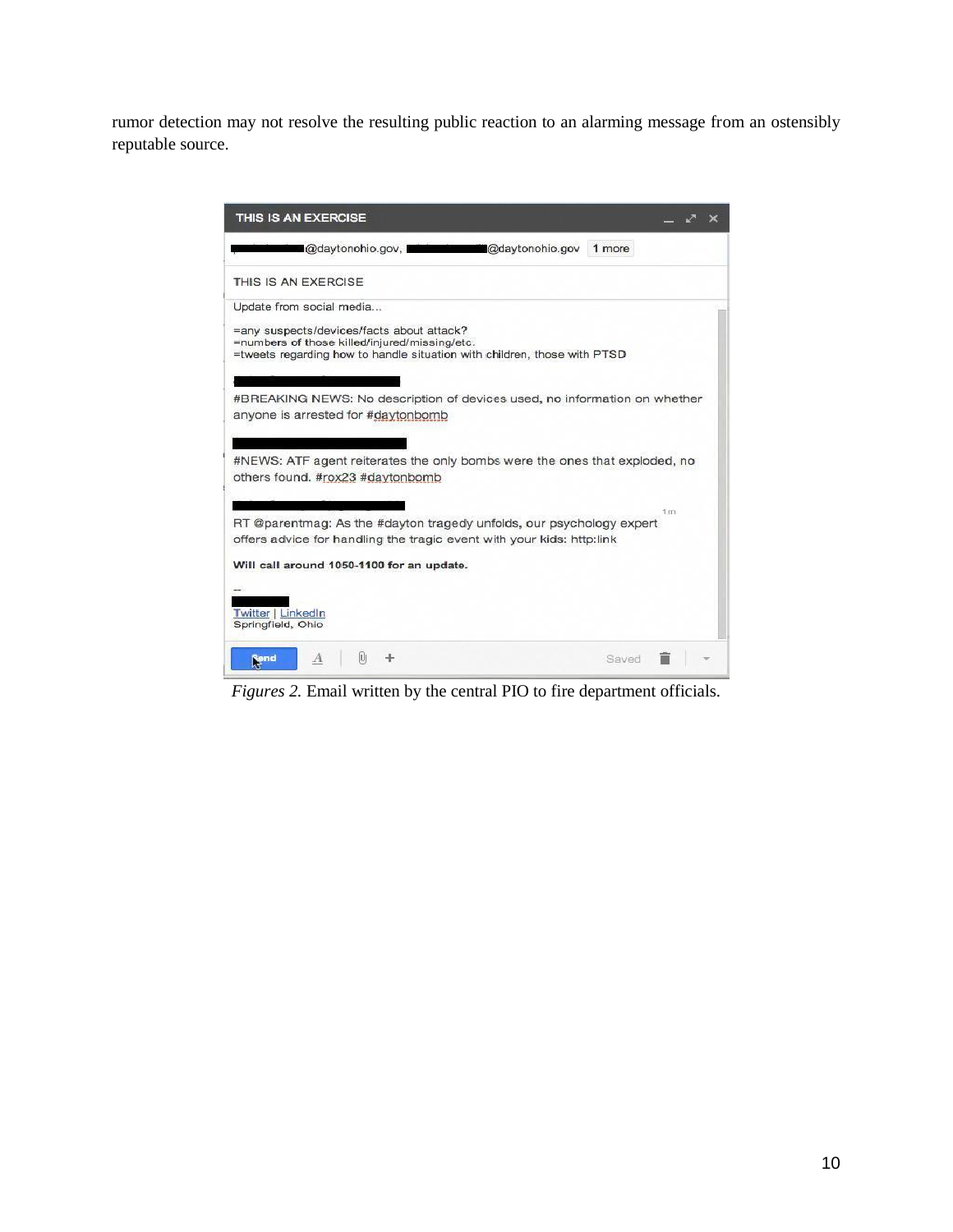

*Figures 3.* Email written by the central PIO to fire department officials.



*Figure 4.* Exercise timeline. X's denote microblogs by PIO participants, red X's denote 'retweet' microblogs.

# *6.2 Microblogs from PIOs*

Six of the twenty-eight eligible PIOs actively engaged in microblog production, generating a total of 54 microblogs in the three hour exercise. An additional PIO reported discovery of the unannounced mobile device capability, and noted the multi-tasking advantage of this capability at the hot-wash. Several of the PIOs indicated technical problems using the interface. Two PIOs called for technical support and the problem was fixed relatively early, but others reported using incompatible browsers for the entire exercise, reducing or eliminating access and interaction with the social media messages.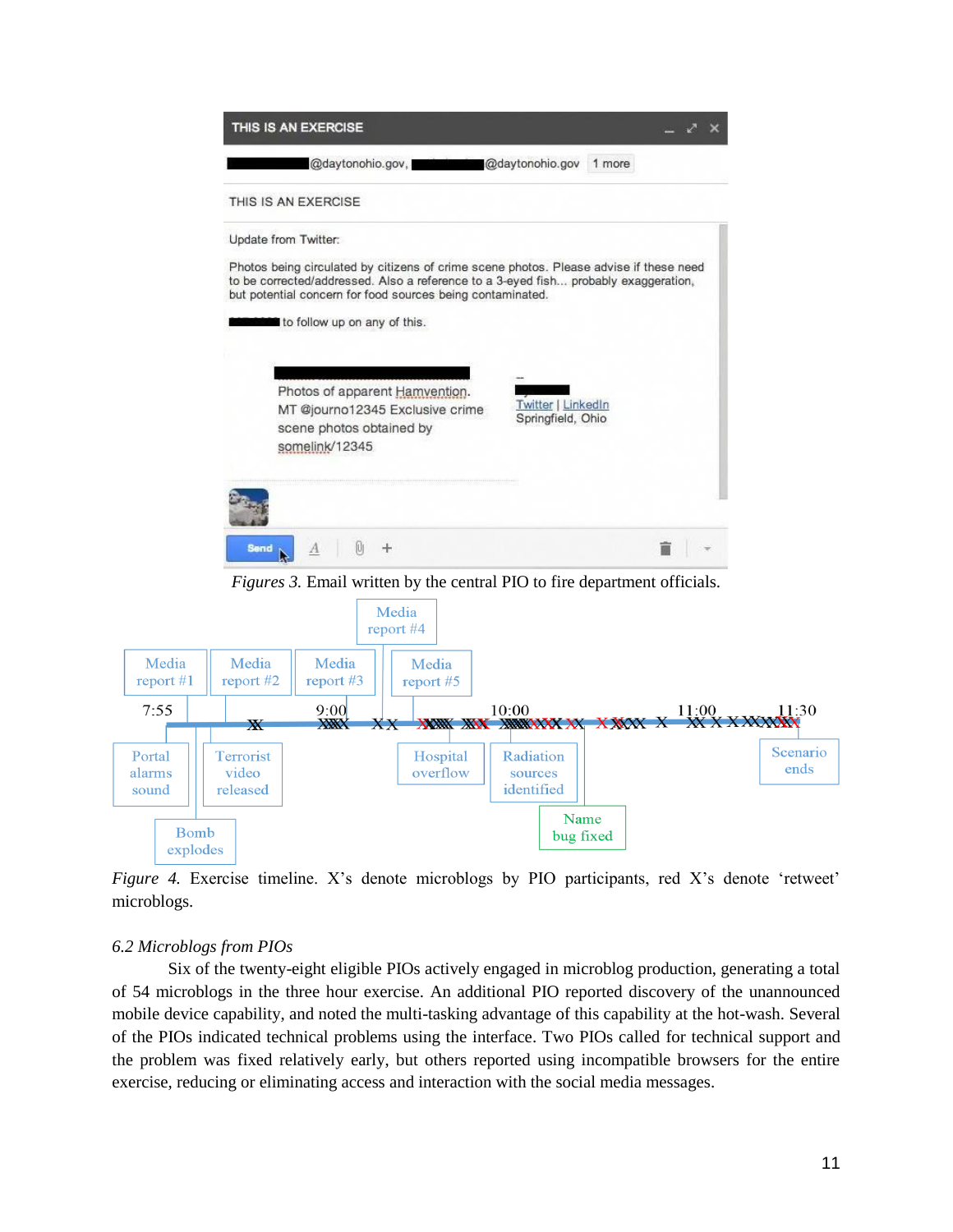The six actively blogging PIOs averaged one microblog every 23 minutes per active user, although our primary participant is responsible for 29 microblogs, with other users ranging from nine to one microblogs each. Figure 4 indicates the pattern of microblog production relative to the scenario events. The closely observed PIO developed a work practice of confirming a sent microblog by searching on its unique key-words. We also note substantial message editing to meet space constraints, while avoiding potential misunderstanding. This entailed abbreviation, replacement of process description with state information, imperative tense, removed politeness (e.g., "please"), preconditions (e.g., "if concerned"), and descriptors (e.g., "regional"). Complex microblogs may have been separated into two posts.

PIO Tweet content covered news (26%), general advice (50%) and medical advice (22%).

Example 7: News: Confirming an explosion at Hara Arena this morning. Several causalities (sic), injured. We will update as we get more information. #DaytonBombing

Example 8: General Advice: CDC recommends removing clothes and showering after exposure to radiation. Avoid things you have contacted while irradiated. #DaytonBombing

Example 9: Medical Advice: For those seeking medical attn:Decontamination units en route, please remain calm and be patient as they set up adjacent to area hospitals.

We note two different instances that solicit first responder personnel:

Example 10: We're in need of volunteer medical personnel. Report to the XXH main lobby w/ licensing info if you can help. #daytonbomb

Example 11: All off-duty #CityFire personnel: report to your home stations ASAP, await further instruction

Forty-four of the participant-generated microblogs were unique. The remaining ten were 'retweets' relaying both information content and pedigree. Figure 5 illustrates the resulting network of interactions between participants. Retweeted content included all of the above categories, including a single telephone number for obtaining further information.

Our primary PIO received no 'retweets' until after we announced we had fixed the naming bug via email. In the following twenty minutes, two different PIOs 'retweeted' his messages. This pattern of activity suggests both attention to the source and the influence of source on distribution. Furthermore, social media made the work of other physically distributed PIOs mutually visible and potentially enhanced coordination and consistency.

One way to determine the influence of our original social media stream on the actions of PIOs is to examine similarity in words and phrases produced. For example, our corpus of microblogs established the hashtag "#DaytonBombing" early in the simulation with both a high and a low visibility microblog. Within a half hour, our primary PIO had adopted this hashtag, including capitalization, and used it extensively. However, once the pre-constructed messages had finished propagating through the stream, other PIOs began to use "#daytonbomb" instead, a more efficient tag in a content-limited medium.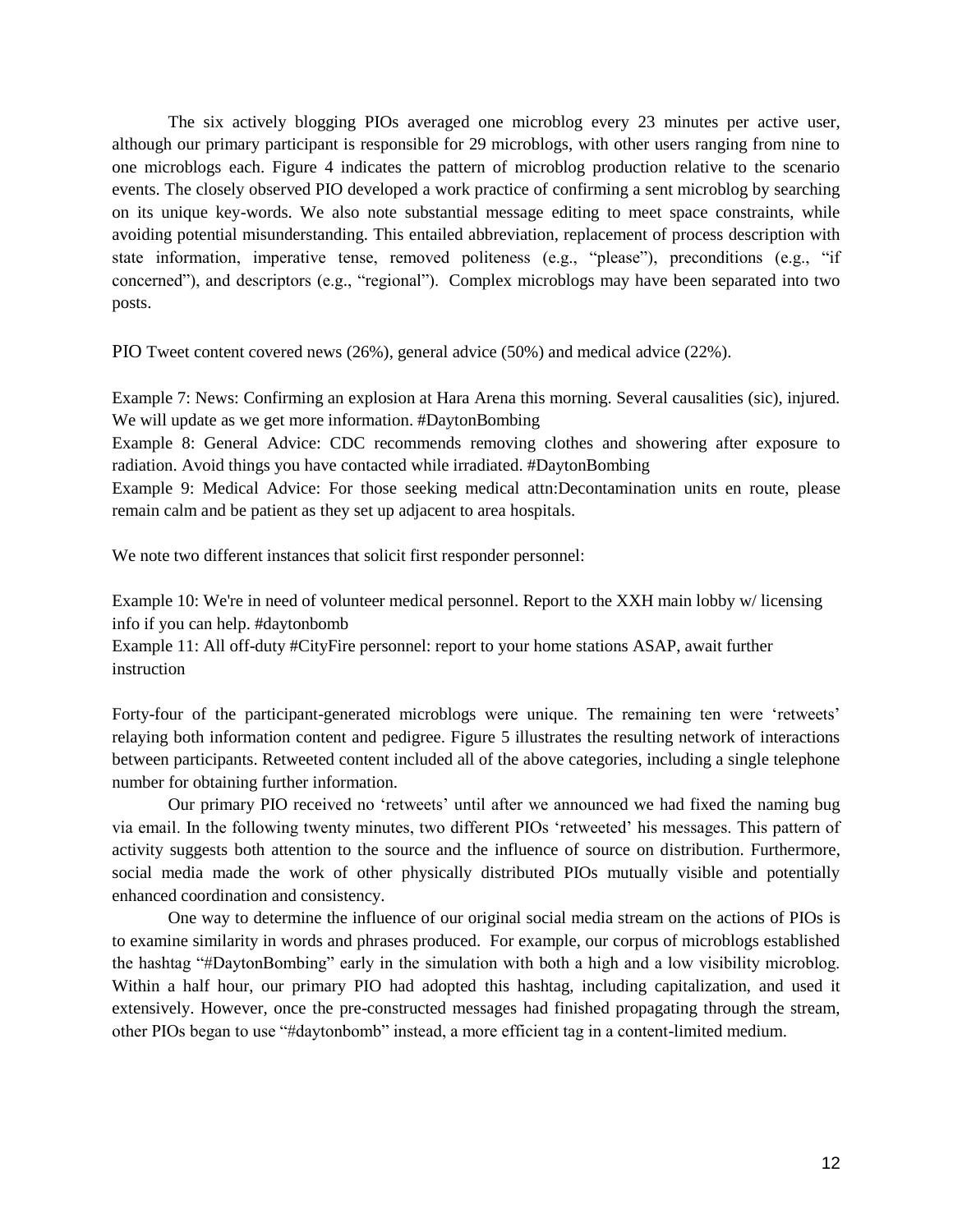

*Figure 5.* Network analysis of 'retweets'. Arrows indicate at least one message posted to the user account at the origin of the arrow, copied from the user account at the point of the arrow (e.g., the city 'retweeted' a message from the local Red Cross). The primary observed PIO is represented as "city".

We do see thematic cross talk between public blogs and PIO response. For example, the primary PIO attempted to locate a URL on a citizen blog with advice for describing the bombing episode to children. The PIO subsequently sent out Example 12, sharing the topic of children, but focusing on an entirely different issue:

Example 12: Parents: kids should follow same guidelines to control for any potential #radiation risk: stay indoors, shower, double-bag clothes

We also note a response to a public misconception regarding the lethality of the radioactive agent, initially identified in trending topics. At this point in the scenario, the radioactive agent has a name, but bloggers indicate that having a name for the agent is not helpful. The PIO responds with the following microblog:

Example 13: Dayton Fire Dept confirms that Tc-99m #radiation is NON-LETHAL, not considered dangerous. Still double-bag clothing, shower, stay indoors.

In so doing, the PIO addresses the lethality rumor, and also corrects the misstated name of the agent from the citizen's blog, from TC-98 to TC 99. Thus, the PIO shows engagement not by repeating blog content, but by correcting it.

Response to follow-up questionnaires was low and varied. While one PIO saw little benefit to engaging via social media, another volunteered to serve as a beta tester in future tool releases. Several acknowledged an effect on the procedures for interacting with other PIOs. One found the signal-to-noise ratio too high, while another found it to be realistic.

## *6.3 Other Participant Interventions*

On two occasions, a scenario coordinator requested us to insert spontaneous microblogs, such as the following: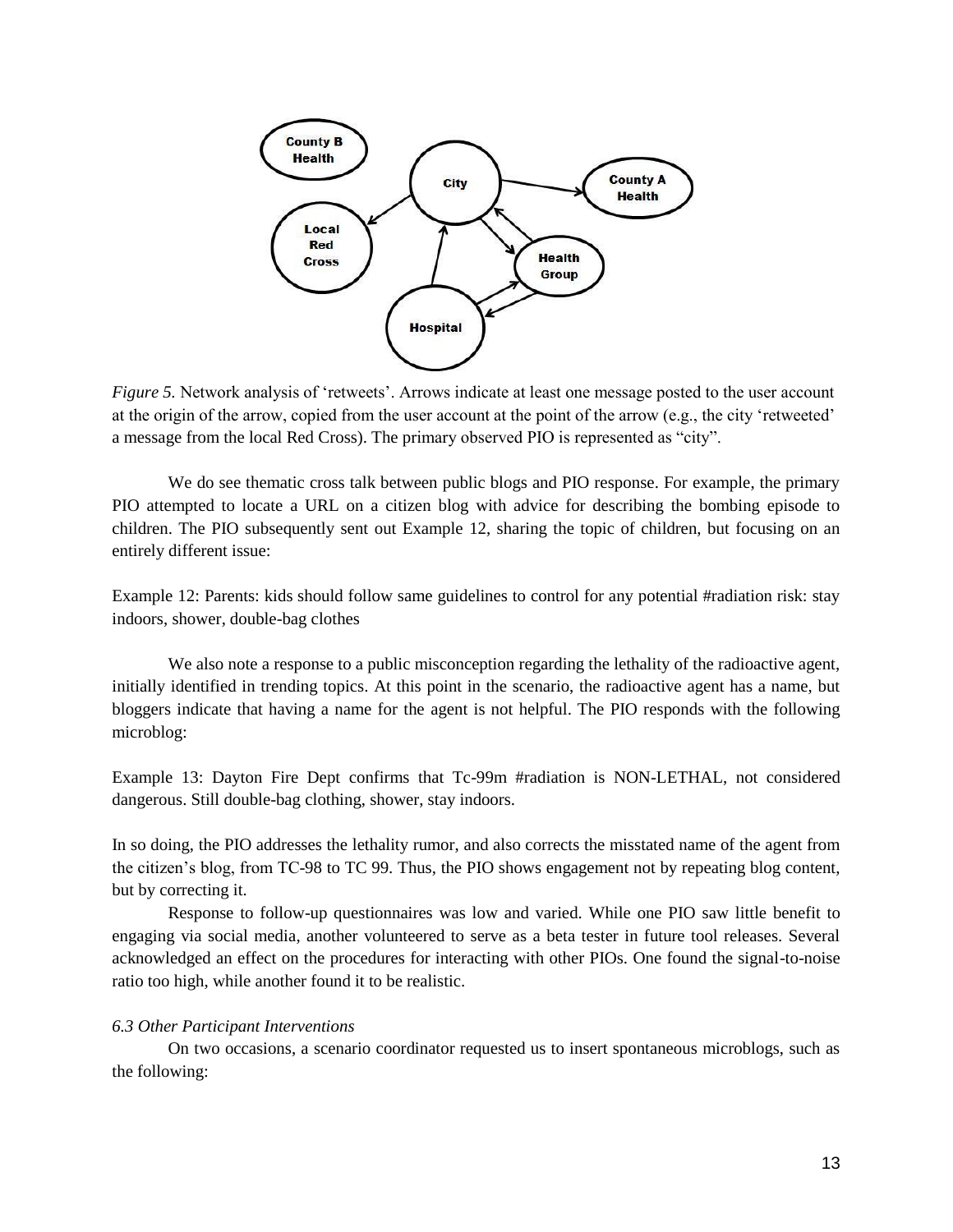Example 14: @XXXCoHealth has no answers!!! #FreakedOutMom Example 15: @XXXCoHealth has redeemed themselves. Their info hotline really helped!! #freakedOutMomNoMore

In Example 14, the scenario coordinator declared that a certain county had failed to provide a concerned citizen valuable information during a telephone exchange. The coordinator suggested that the researcher propagate Example 6 to the other PIOs to see how they reacted. We sent out the message and manually set the visibility to "medium" to approximate a relatively popular private Twitter user. We do not know if the chastised county saw Example 14. However, shortly thereafter (roughly thirteen minutes), the coordinator called the county again as a concerned citizen with more questions and this time approved of Darke County's handling of the situation. At the request of the scenario coordinator, we sent out Example 15 to praise the county performance.

We believe that these interventions, along with our participation on the design team itself, demonstrate the general enthusiasm of decision makers in the formal response community regarding the promise of social media. This enthusiasm persisted in comments during the hot-wash review, as well as the final recommendations to establish protocols and policies for the use of social media in disaster response.

# **7. Lessons Learned**

While some participants questioned the realism of our signal-to-noise choice, realism in this regard was not our primary goal. We intentionally examined a social media flow rate and signal-to -noise ratio that appeared within the limits of human analysis capability. This allowed us to identify the opportunities for exploiting social media content in the absence of usability issues amenable to technology.

We observed the use of several features in the simple tool that we provided. Chief among these was the ability to respond to public concern and misconception directly. We also note an ability to copy a persisting written message and distribute it to the formal response team via e-mail. The ability to filter microblogs by trending topics made this process efficient--several microblogs could be copied and pasted at the same time. This replaces taking notes from telephone calls, limited not only by the ephemeral nature of audio messages, and the number of parallel answering machines, but also by the absence of explicit pedigree content available in users' social media profiles. However, work practice has not evolved to accommodate this capability, as evidenced by the lack of response via-email.

The availability of PIO microblogs and the ability to promote their distribution has the potential to benefit coordination across physically distributed PIOs. Social media renders their activities mutually intelligible, persistent and accessible in a unified medium. They can promote a consistent public response, for example pointing to CDC guidelines, or identifying a single regional point of contact for additional information.

While empirical papers generally focus on what was observed, we also note here the absence of behavior—what we did not see. Technical problems impacted broader PIO participation from the outset. Our web-based interface was built on the latest HTML5 technology and some web browsers types had partial support for this, causing several PIOs difficulty despite instructions. We do not view this problem as a permanent threat to deployment. This does however speak to the training requirements for the incorporation of comparable tools.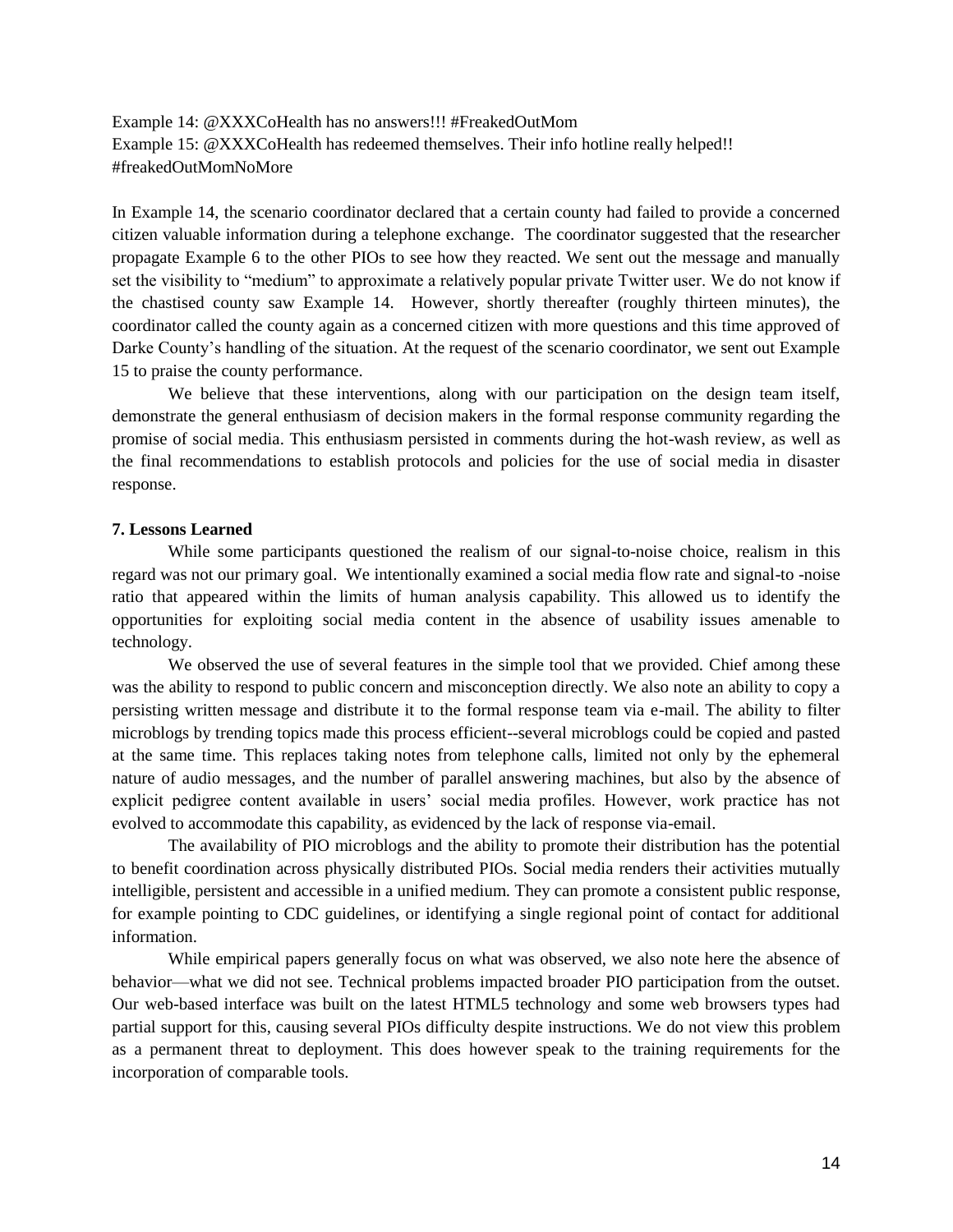Participants will require experience with the computational capabilities in order to gain confidence. Our PIO first detected problematic microblogs primarily using the unfiltered stream and used the trending topics to select microblogs once a theme was recognized. We should expect persisting skepticism even with the use of computed trending topics, and a work practice that includes convergent evidence for any computational inference. This is the mark of a skilled operator [14].

Perhaps the most notable absence is related to the topics of engagement. This may be related to either the scope of PIO responsibilities, or the time span of the simulation. No one directly responded to the early misconceptions regarding the rejection of radiation patients using social media. We did not see attention to the estimation of medical need, although the microblog corpus included related content. We saw only modest attention to the distribution of medical resources, redirecting non-injured citizens away from hospitals as well as the local Air Force base, but not specific overloaded hospitals adjacent to the explosion. While these suggest the untapped potential of social media, they may also imply a future, fundamental change in work practice, in which other functions in addition to the PIO have access to public input to conduct their own discipline-related search.

## **8. Future Work**

Demonstrating the potential function of social media in an operational setting justifies developing the capabilities of our more sophisticated social media analysis tool, Twitris (see Figure 6). For more than two years, members of our research team have been exploring the design of information tools for filtering social media to pull out potential signals (e.g., relevant or meaningful messages) from the noise [19] and for representing the relevant information in a useful format. Twitris features compensate for a realistic, high flow rate, and low signal to noise ratio that makes the unfiltered stream virtually unusable. Like the simple tool studied here, Twitris includes a trending topic capability, and the identification of related tweets. It also includes a mapping capability, and a search capability. Finally Twitris includes substantially expanded functions for identifying the role of the sender, to contribute to the assessment of trustworthiness. This can be important in the recognition and control of rumors and intentionally false postings by people who want to create panic and chaos, as happened in the Westgate Mall attacks [4].

The PIO in the present empirical work assumed responsibility for information filtering and distribution. *Twitris provides the ability for any emergency response function to monitor social media traffic*, selecting content according to interest. For example, tweets can be selected that pertain to the need for resources, a function outside the responsibilities of the PIO.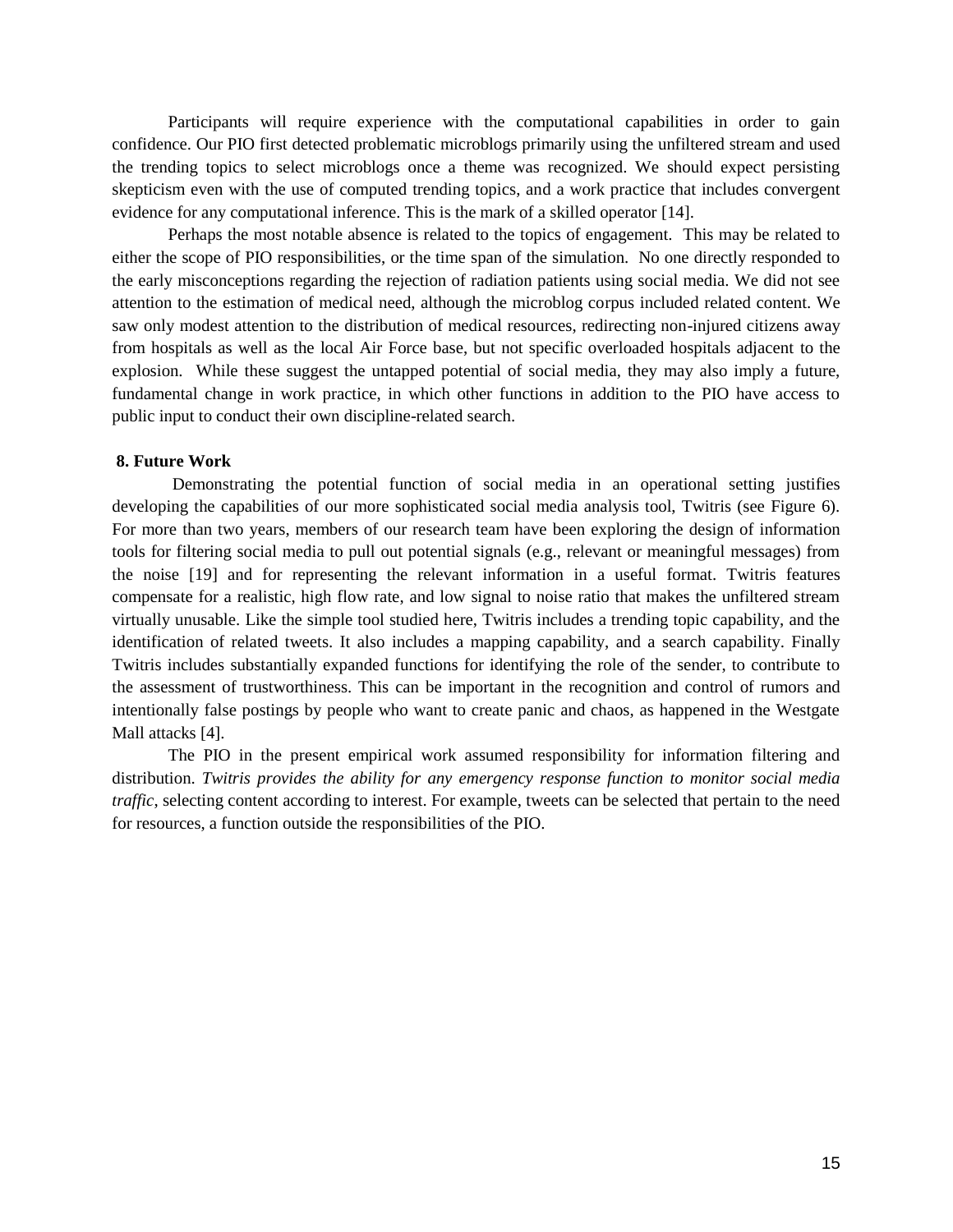

Figure 6: Twitris tool. Figure 1 shows the Twitris system where, (1) date-specific popular topical tags – also called social signals, clicking on which brings raw tweets to the topics [a Twitris search box invisible in the image also allows exploration over all the tweets regardless of topics based social signals]; (2) key social signals of discussions by regions – county, state, country: (2.a) to select location of interest—each pin shows a collection of social signals as in (2.b) emanating from that location; (3) topical user interaction networks in (3.b), and prioritized users for engagement in (3.a) with demographics, e.g., knowledge of user profession  $(3,c)$ ;  $(4)$  date of analysis;  $(5)$  display of tweets  $(5.a)$ , recent news  $(5.b)$ , and Wikipedia pages (5.c) related to a selected social signal; (6) event specific multimedia (images (6.a) and videos (6.b)).

# **Conclusions**

Compared to the natural environment, training exercises offer control over the difference between critical variable (signal) and extraneous, uncontrolled confounds (noise). In addition, exercises make possible the recording of data and context relatively easily, as well as access to an a priori ground truth. However, this leaves open the question of whether our findings would differ under the pressures of a real emergency setting. While we have demonstrated a capability to exploit social media in emergency response, the full value requires information tools to filter the content of social media. When such information processing tools are available, they will change work practice.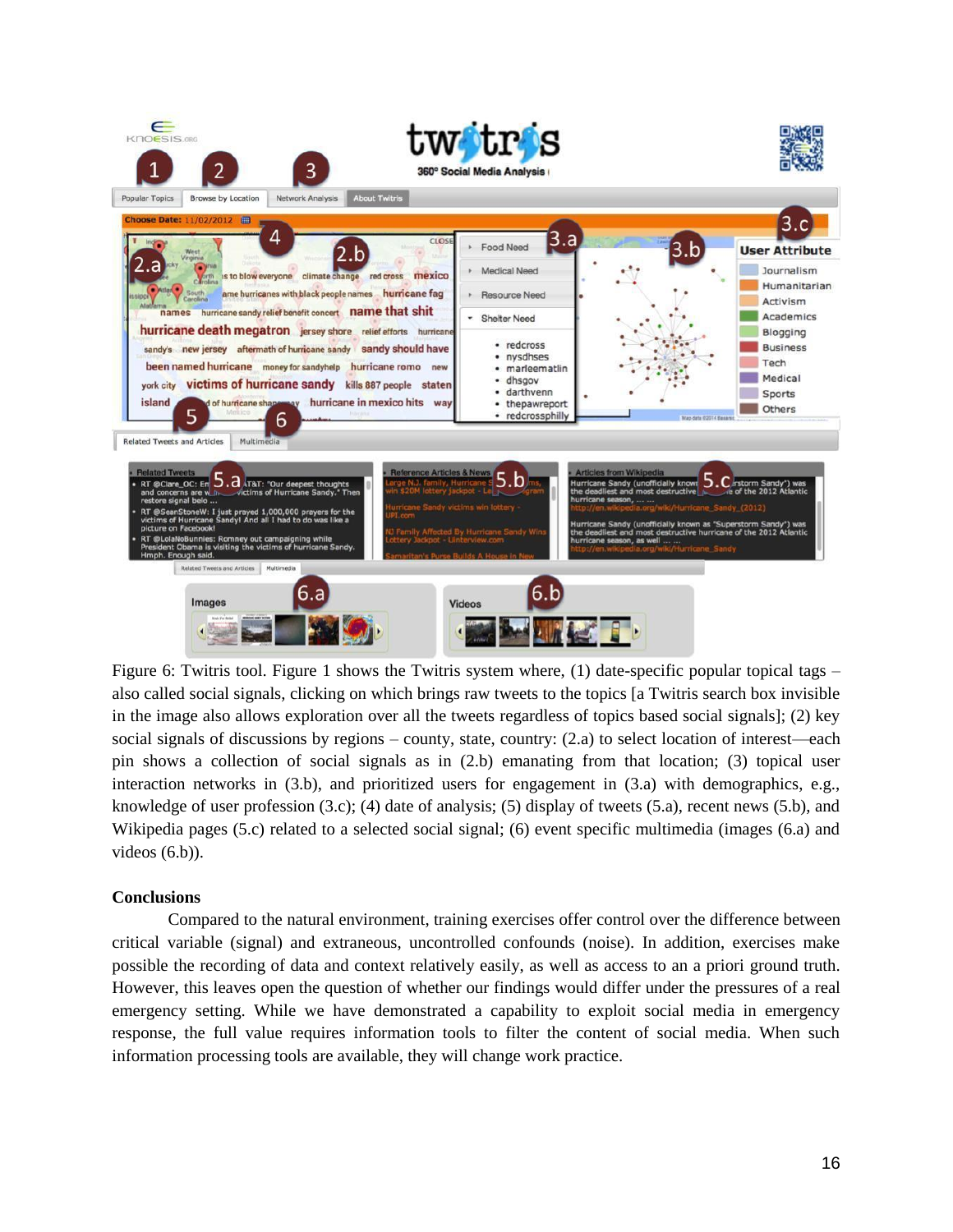# **References**

[1] FEMA (2012). Community Emergency Response Team Basic Training Participant Manual. Federal Emergency Management Agency, June 2012. Available at: https://www.fema.gov/library/viewRecord.do?id=6137

[2] FEMA (2012). EMI Curriculum - Professional Development. Federal Emergency Management Agency, June 2012. Available at: http://www.training.fema.gov/IS/searchISbycurriculum.asp?keywords=professional

[3] Cassa, C. A., Chunara, R., Mandl, K., & Brownstein, J. S. (2013). Twitter as a sentinel in emergency situations: lessons from the Boston marathon explosions. PLoS currents, 5.

[4] Card, B., MacKinnon, J. & Meier, P. (2013). #Westgate Tweets: A Detailed Study in Information Forensics. QCRI Report.

[5] DHS S&T Virtual Social Media Working Group and First Responders Group. (2014). Using Social Media for Enhanced Situational Awareness, and Decision Support. Available at: <http://www.firstresponder.gov/Pages/Social-Media-Study.aspx>

[6] Purohit, H., Castillo, C., Diaz, F., Sheth, A. P., & Meier, P. (2014). Emergency-relief coordination on social media: Automatically matching resource requests and offers. First Monday, 19(1).

[7] Purohit, H., Hampton, A., Bhatt, S., Shalin, V. L., Sheth, A. P., & Flach, J. M. (2014). Identifying Seekers and Suppliers in Social Media Communities to Support Crisis Coordination. Computer Supported Cooperative Work (CSCW), 23(4-6), 513-545.

[8] Imran, M., Elbassuoni, S. M., Castillo, C., Diaz, F., & Meier, P. (2013). Extracting information nuggets from disaster-related messages in social media. Proc. of ISCRAM, Baden-Baden, Germany.

[9] Purohit, H., Hampton, A., Shalin, V. L., Sheth, A. P., Flach, J. M., & Bhatt, S. (2013). What kind of # conversation is Twitter? Mining #psycholinguistic cues for emergency coordination. Computers in Human Behavior, 29(6), 2438-2447.

[10] Blanchard, H., Carvin, A., Whitaker, M. E., Fitzgerald, M., Harman, W., & Humphrey, B. (2012). The case for integrating crisis response with social media. White Paper, American Red Cross.

[11] Cameron, M. A., Power, R., Robinson, B., & Yin, J. (2012, April). Emergency situation awareness from twitter for crisis management. In Proceedings of the 21st international conference companion on World Wide Web (pp. 695-698). ACM.

[12] Sarcevic, A., Palen, L., White, J., Starbird, K., Bagdouri, M., & Anderson, K. (2012, February). Beacons of hope in decentralized coordination: Learning from on-the-ground medical twitterers during